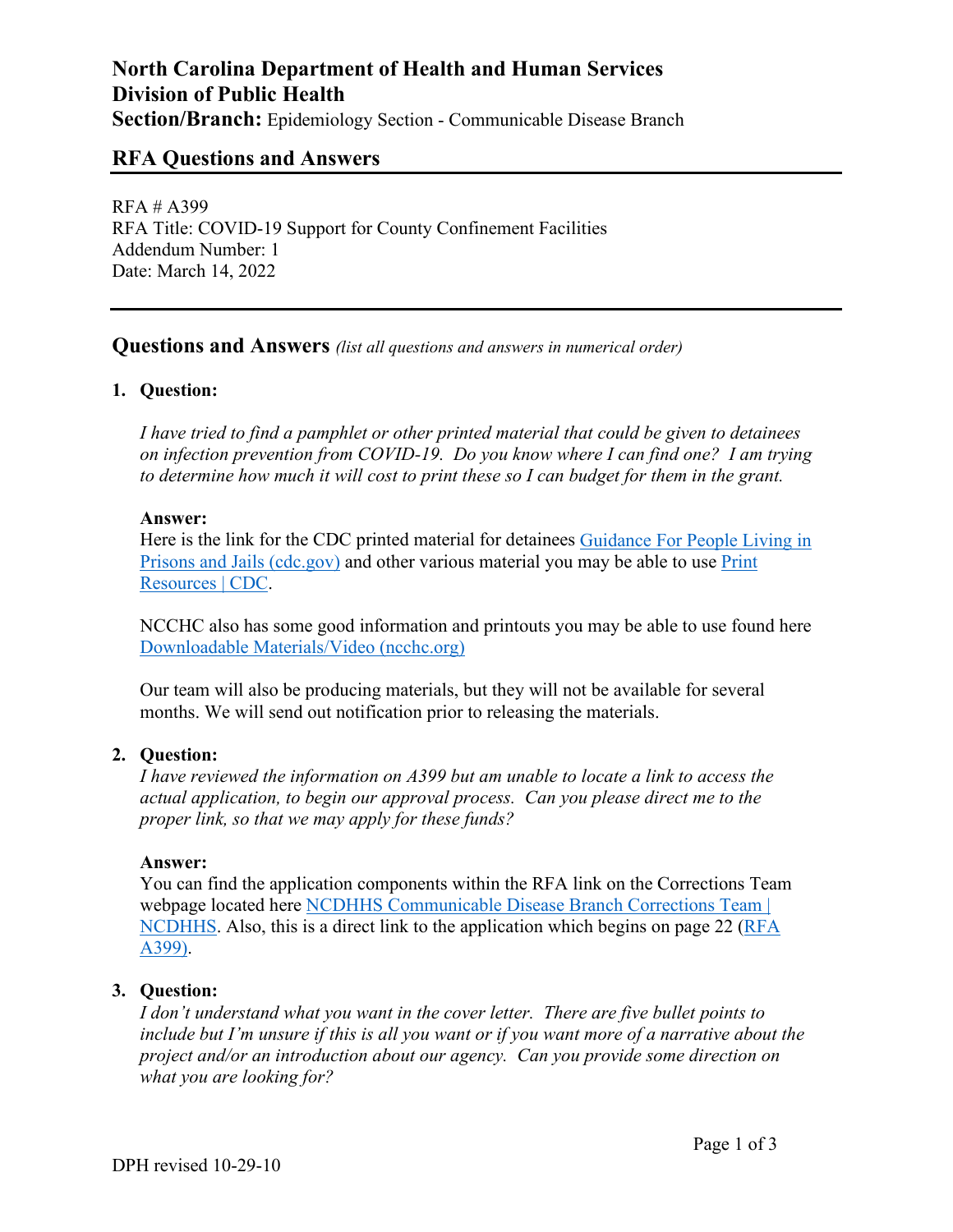# **Answer:**

The bullet points are the required pieces of information, but the letter can be as brief or long as you like. It is an opportunity for you to provide a brief introduction to your agency/facility and/or an overview of plans for the award.

# **4. Question:**

*I'm not clear on if we're submitting the Acknowledgment letter or requesting an electronic copy of the application. Would you also, kindly clarify if we need to register for GRANTSolutions and REDCap for Financial reporting?*

## **Answer:**

Within the RFA [\(RFA A399\)](https://urldefense.com/v3/__https:/www.ncdhhs.gov/media/14637/open__;!!HYmSToo!J5yoJWT6f8r0CTjgTn9FlBQ1EGBRMvs36xwraE_DpWK_DpNIIEV1tc0D1WlkMZJPxQbx9ItQskEG$), page 22 begins the application and includes the checklist of required supplemental documents as well. The completed application can be emailed back to [NCDHHSCorrectionsTeam@dhhs.nc.gov](mailto:NCDHHSCorrectionsTeam@dhhs.nc.gov) following the instructions within the RFA. No need to register on those platforms, the overarching CDC grant agreement is with DPH, and the Correction Team will be managing the grant.

# **5. Question:**

*I noticed that one of the Indirect allowable costs was deprecation. So, the question is deprecation of what. Does that include deprecation of the detention facility itself and what rate per year and where would I find a formula for such deprecation.*

#### **Answer:**

There is not a specific calculation for depreciation. We would need to know what the proposed project is to be able to advise if it is considered allowable. Minor renovations are included within allowable costs, but there are maximum amounts associated and the purpose has to be COVID related.

## **6. Question:**

*Can you provide a clarification of what this money might be used for?*

## **Answer:**

Allowable costs can be found within the RFA A399 ( $RFA$  A399), page 18 and are also listed below:

## Allowable Costs:

Recipients should consider requesting the following when developing the Detection & Mitigation of COVID-19 in Confinement Facilities budgets:

- Personnel (term, temporary, students, consultant and/or contract staff, etc.) related to COVID-19 testing and mitigation efforts
- Overtime pay for staff related to testing and mitigation efforts
- Additional COVID testing supplies and PPE
- COVID processing lab equipment
- Biohazard Removal Vendor Contract
- Temporary Medical/Custody Staff for COVID-19 testing and contact tracing